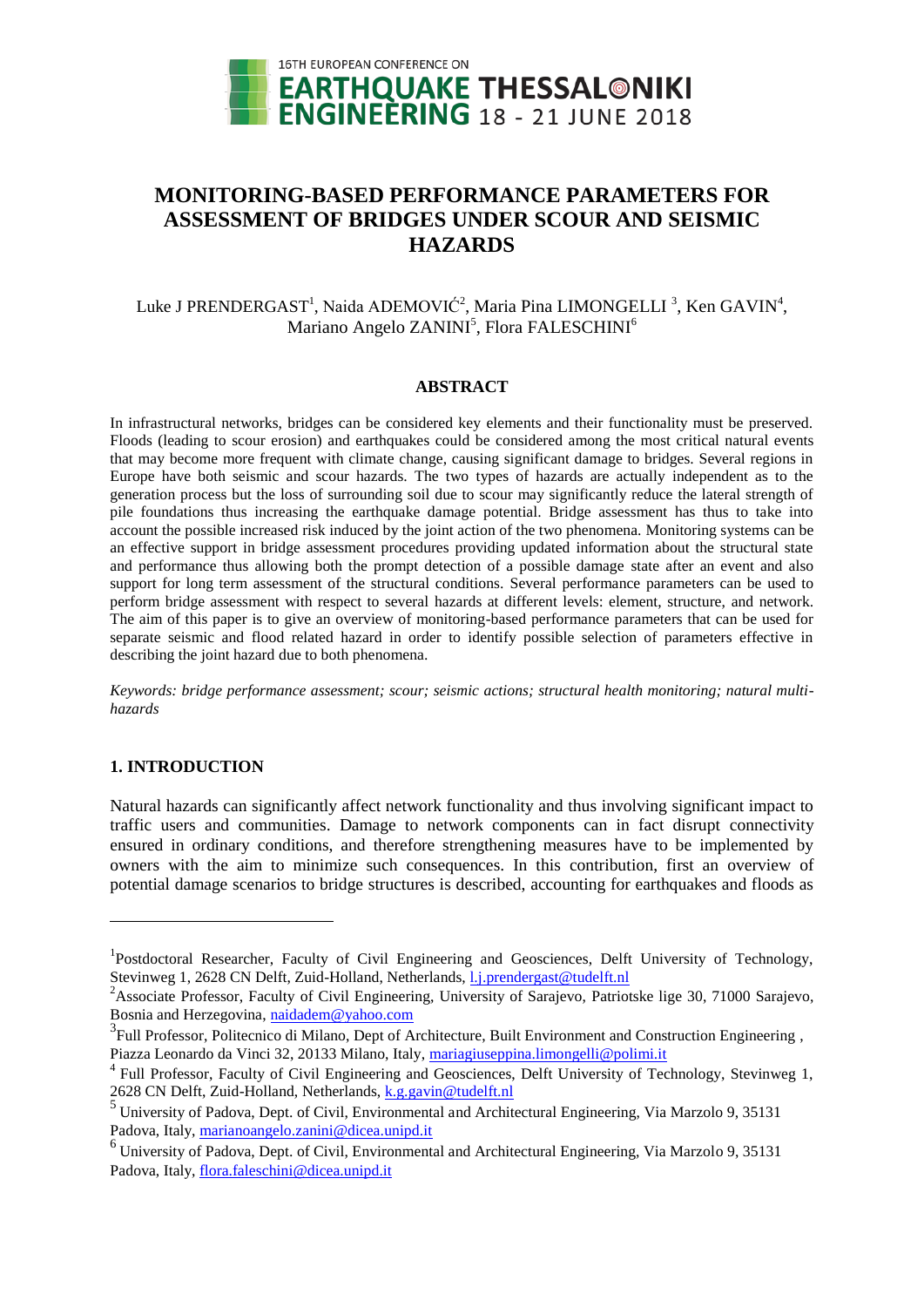main causative natural hazards that can impact roadway networks. In the second part of the work a description of the methodologies currently adopted for monitoring damage and related performance measures is explained, considering both system-level and network-level issues. Lastly, procedures for seismic and scour assessment are illustrated, with some remarks also to the particular case of the joint presence of both scour and seismic damage.

# **2. DAMAGE SCENARIOS**

# *2.1 Damage scenarios due to floods*

During flood events scour processes can develop around foundations for piers and abutments situated in watercourses. Scour is the general term used to describe the removal of soil from around the foundation system or river bed. There are three main forms of scour (See CIRIA C742) namely; local scour, contraction scour and general scour. Whilst local scour results from the impact of flow in the vicinity of the individual structural element (e.g. a bridge pier, See Figure 1), contraction scour affects the entire channel bed and general scour is used to describe any other processes (e.g. long-term degradation). All three processes can occur simultaneously and the combined effects can lead to significant impacts on the serviceability and safety of bridges. For example as soil is removed from beneath a shallow foundation, the applied stress levels increase for the portion of the foundation still supported. As a result the stiffness of the entre foundation system reduces inducing settlement, possible tilting and ultimately collapse if the bearing capacity of the underlying soil is exceeded. Whether a bridge will be susceptible to a scour hazard is determined by the (i) hydrological conditions - e.g. the channel shape and flow characteristics, (ii) geotechnical conditions including the stratigraphy and strength of the river soils and rocks forming the river bed, and (iii) type of foundations  $-$  e.g. shallow foundations are much more at risk than piled foundations.



Figure 1. Scour around a rail bridge over the River Sava, Zagreb (picture courtesy of Croatian Railways 2009)

Scour erosion of bridge foundation soil is the number one cause of bridge failure in bridges located over waterways (Melville & Coleman 2000; Shirole & Holt 1991; Forde et al. 1999). One study found that 53% of 500 bridge failures occurring between 1989 and 2000 in the United States occurred as a result of flooding and/or scour problems (Wardhana & Hadipriono 2003). This issue presents a significant cost burden on bridge owners/managers worldwide between inspections, scour protection installation and repairing damage caused by scour (Prendergast and Gavin 2014). In the United States, the average cost for flood damage repair of highways is estimated at \$50 million per year (Lagasse et al. 1995). Scour failures typically occur quite suddenly and generally without prior warning, which can potentially lead to loss of life.

## *2.2 Damage scenarios due to seismic actions*

For **reinforced concrete** bridges damage due to earthquakes is often the result of poor seismic design leading to the lack of a ductile response of the structure (see Figure 2). Old seismic codes did not consider at all seismic design or did not apply capacity design principles. Past earthquakes have shown that for common girder bridges, if capacity design principles are not applied, failure may occur due to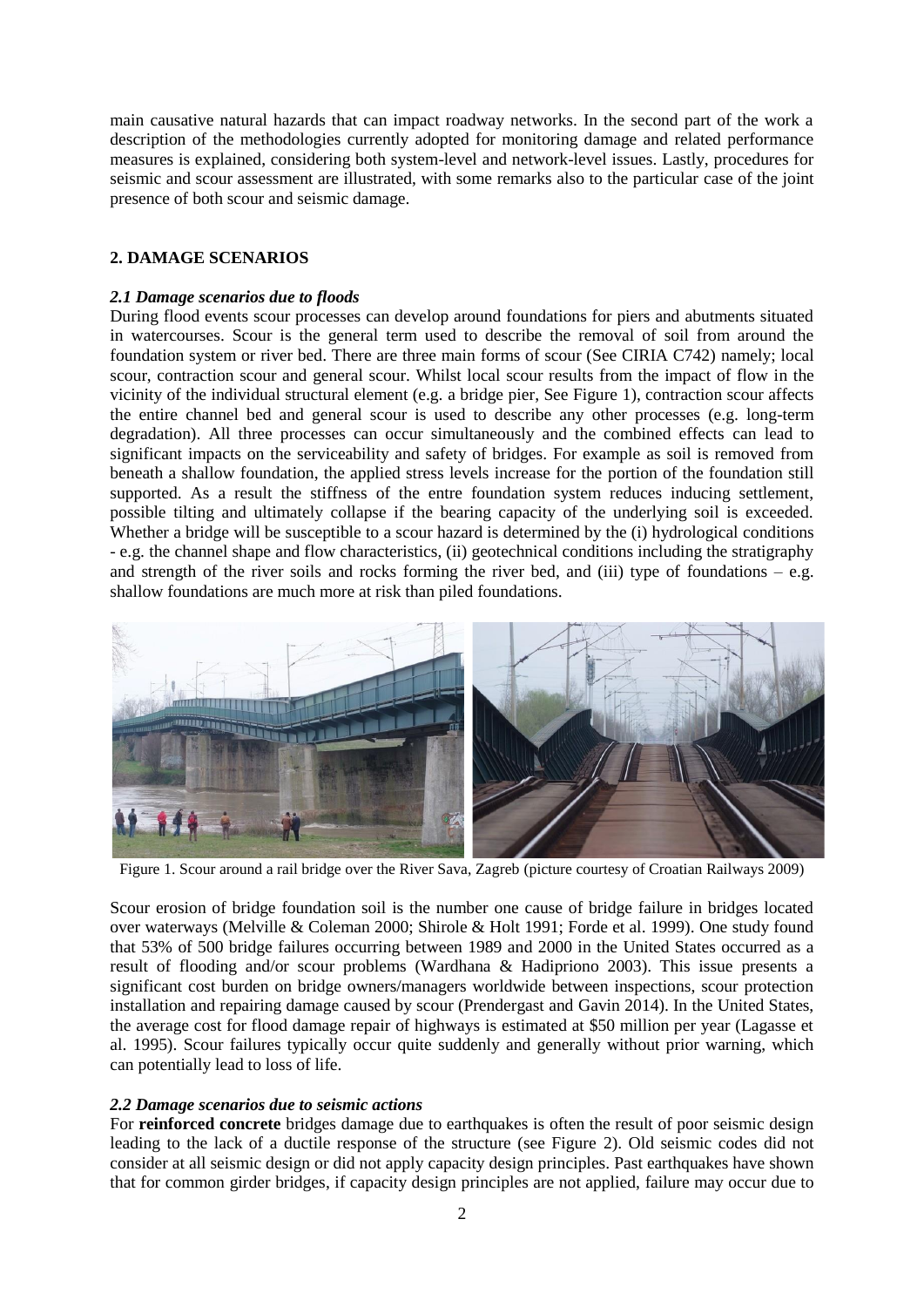collapse of the pier foundations or of the piers for bending or shear or collapse of the deck due to unseating or pounding.



Figure 2. Unseating of bridge deck (left). Shear failure due to insufficient detailing (Courtesy of NOAA/NGDC)

The collapse of **foundations** can be induced by settlement, overturning and excessive drift of foundations. Liquefaction in non-cohesive soils also plays a significant role if not properly taken into account. **Piers** are very exposed to seismic actions, and usually represent one of the weak elements due to inadequate detailing that limit their capacity to deform in the non-elastic range without sensible reductions of strength (ductility). Flexure-shear failure may occur, for example due to insufficient development of the longitudinal reinforcing bars. The excessive spacing of the stirrups in critical regions (where the plastic hinges form) is a frequent cause of brittle shear failure of piers that are common if capacity design principles are not enforced as was the case for old technical codes. Shear failures (Figure 2) of concrete bridge columns occur at relatively low structural displacements, when the longitudinal reinforcement may not yet have yielded leading to brittle failures.

The deck girders may collapse due to large relative displacements between pier columns that can originate compression or tension failures of girder beams at expansion joints when pushed against each other or pulled apart. The unseating of a bridge deck is another frequent collapse mechanism in simple supported span bridges due to insufficient seat width (see Figure 2), and/or inadequate restraining force capacity. In simply supported span bridges the unseating of the bridge deck could be dually affected by scour due to the increased flexibility that increases the maximum potential displacement of the deck induced by seismic actions.

In **steel bridges** buckling and rupture of braces (see Figure 3) are the main damage mechanism that can be fostered by corrosion of both the structural members and at the connecting joints.



Figure 3. Disconnection and buckling of braces. Tennoh Bridge. Japan (Kawashima K (2012))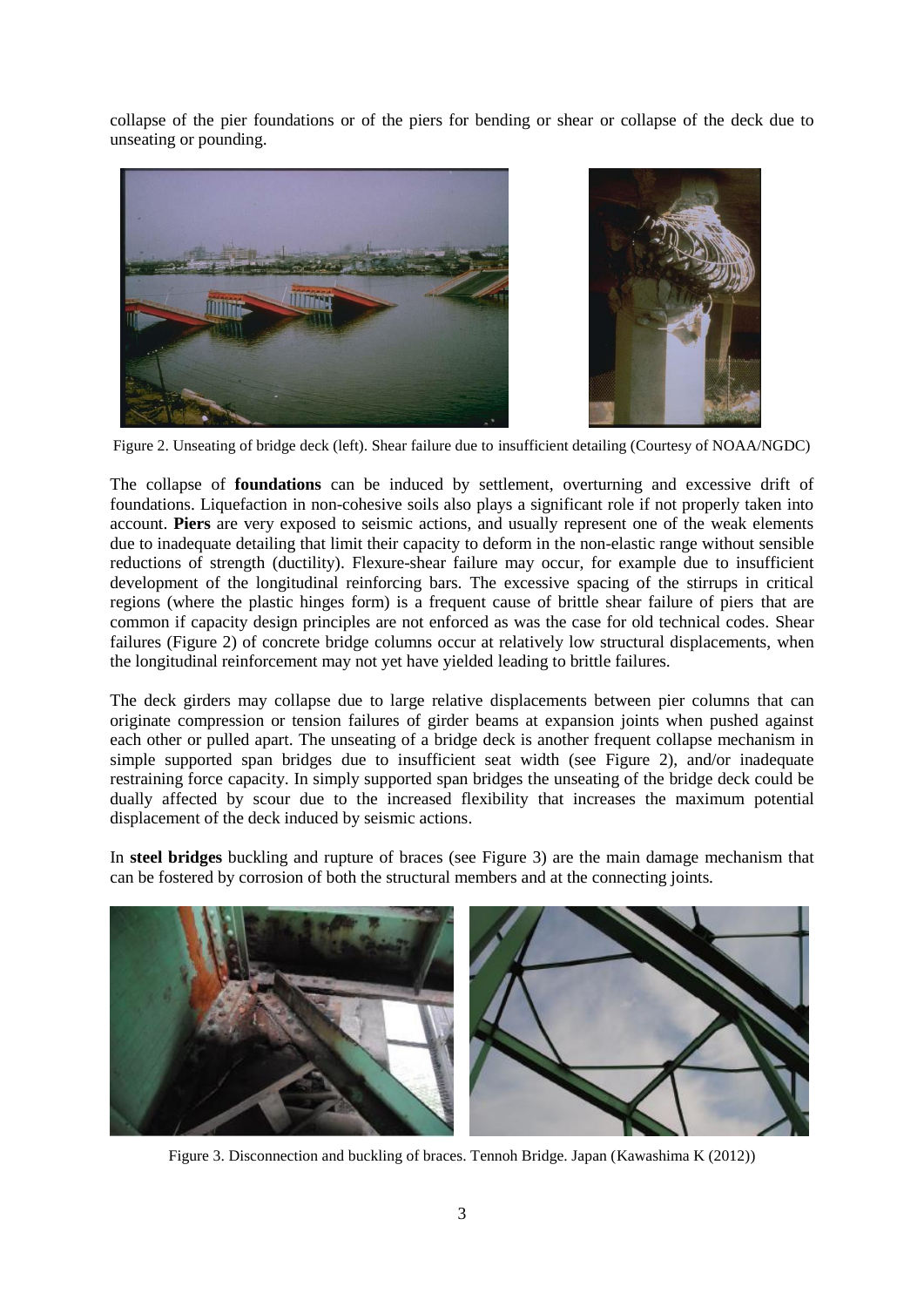For **masonry** bridges, failures can affect mainly spandrel walls in the out-of-plane direction, whereas criticalities at arch and pier level can be observed for the in-plane direction. Susceptibility to damage is clearly influenced by geometrical parameters (e.g. geometrical ratios between arch rise, length and thickness, pier longitudinal and transversal slenderness). For multi-span masonry arch bridges transversal seismic actions can induce shear cracks in squat piers, whereas for slender piers the structural response has to be globally analyzed to assess potential bending failures. Essentially, the main issues are related to the loss of equilibrium, rather than to the failure of the material for stresses higher than the ultimate resistance. For masonry bridges situated in river beds, where a residual scour depth can be observed after the transient flooding phenomena, if any maintenance action is made, a worsening of the seismic response can be observed in case of earthquake occurrence.

### **3. MONITORING-BASED PERFORMANCE INDICATORS**

#### *3.1 Monitoring-based performance indicators for seismic assessment at the structure/element level*

Structural monitoring is an important tool for the prompt detection of damage before the structure reaches a critical state. The advantage of structural monitoring lies essentially in the fact that measurement of the structural response is collected continuously over a long period of time or for short periods at defined time intervals. Traditional methods of damage detection based on walkthrough visual inspections or non-destructive testing based on radiography or ultrasound require that the vicinity of damage is already known and easily accessible. These techniques may be costly and may fail if damage is not visibly evident. An alternative able to provide information on the structural health consists of the use of techniques for the estimation of performance parameters and of their changes related to damage, based on responses to vibrations, see Table 1.

| Table 1 Methods for structural monitoring |                                                                                                         |
|-------------------------------------------|---------------------------------------------------------------------------------------------------------|
| <b>Traditional methods</b>                | Techniques for estimating performance parameters                                                        |
| Visual inspection                         | Vibration-based damage detection techniques                                                             |
| Non-destructive testing                   | Changes of modal characteristics (frequency, mode<br>shapes, derivatives of mode shapes, modal damping) |

For seismic assessment in general three main categories of responses in terms of accelerations are sought (Celebi, 2006):

1. Response of the superstructure (deck, piers, towers) to retrieve the fundamental modal parameters and of the foundation (base of piers, abutments) to provide information on the soilstructure interaction and on the spatial variation of the ground motion,

- 2. Strong motion recorded in the free-field close to the structure,
- 3. Ground failure arrays in the vicinity of the structure.

One of the most important aspects of these 'vibration-based damage detection techniques' is the definition of a performance parameter able to reliably assess the structural state that is easily recoverable from the structural responses. Several approaches have been proposed in literature for damage identification based on the analysis of responses to vibrations recorded on the structure. Several methods are based on the updating of a numerical model of the structure or on the use of neural networks (Friswell 2007, Nakamura et al. 1998). These methods usually require an accurate three-dimensional (3D) numerical model that, for the great part of structures, have a large computational demand and usually require some time for their calibration and updating thus slowing down the process of damage detection. A different approach is based on the analysis of changes of modal characteristics between the original (undamaged) state and the (possibly damaged) current state. A state-of-the-art is given in Yan et al. (2007) and Fan et al. (2011). Methods based on frequency changes can be reliably applied to detect damage, but they are hardly able to give information about the location of damage. To this aim are more effective methods based on the analysis of changes of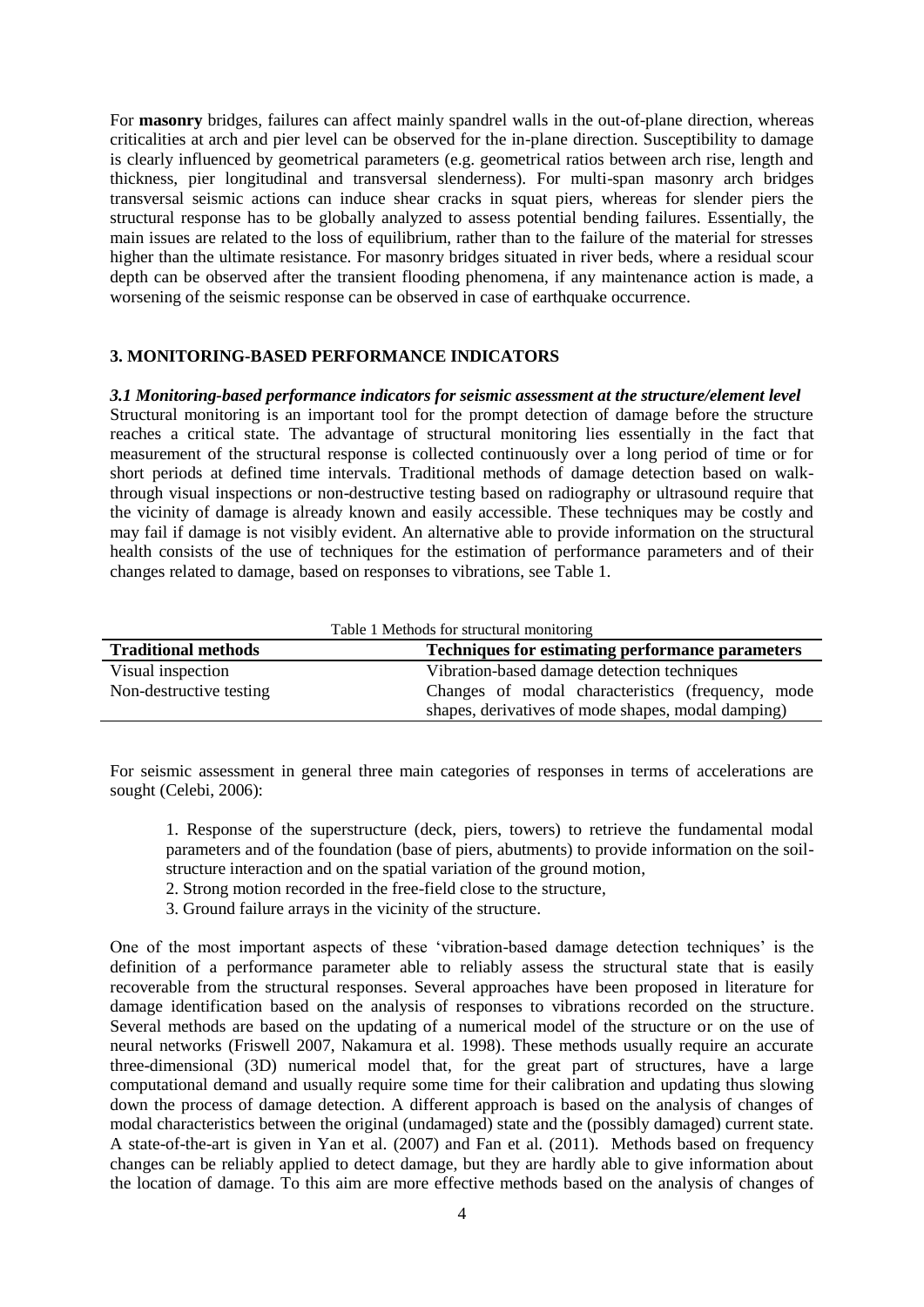modal or operational shapes or of their derivatives (Pandey et al. 1991, Kim et al. 2002, Ho et al 2000, Chen and Swamidas 1994, Dong et al. 1994, Limongelli 2010, Limongelli 2011, Domaneschi et al 2012). Modal damping has been proposed by some authors as a possible parameter able to describe the seismic behavior of bridges (Yamaguchi 2005). Obtaining a reliable estimation of this parameter is still challenging for operating structures using the available identification tools. To this respect a strategic point is the location of accelerometers that may include a) piers, b) along the height of columns, c) footings, d) along the depth of the piles, e) at different depths in the soil. In addition to information on the global behavior monitoring networks can give information about local components revealing malfunction or unintended-function of the bearing (Fujino et al, 2008).

### *3.2 Monitoring-based performance indicators for scour at the structure/element level*

At an element level, scour affects the foundations of bridges in a generally uncorrelated manner, meaning that a multiple foundation bridge may experience scour at one or several of the piers/abutments. The nature of this means that scour monitoring methods must focus on the detection of scour on an element-wise basis. There has been a significant increase in works reporting novel performance indicators for scour damage in recent years. These indicators fall into one of two general categories, (i) indicators based on direct scour measurements and, (ii) indicators based on indirect measurement using the structure/element response features. The former focusses on instruments and methods designed to be placed into or near the riverbed that use some form of technology to detect the scour depth affecting a foundation. While useful at measuring scour depth changes over time, these methods generally fail to detect the distress experienced by a structure/element due to the presence of the scour damage. For this reason, more focus is being given to type (ii) methodologies. The most straightforward way to infer damage or distress on an element level is to use the response of a structure and analyze changes in response features. In this context, response refers to dynamic movements of the element. The dynamics of a structural element will be sensitive to changes in the stiffness, mass or boundary conditions, as was put forward by (Doebling et al., 1996). Scour affects the boundary condition of an element, in effect by removing soil stiffness leading to the elongation of the element. Methods have been developed that use natural frequencies (Bao et al., 2017; Briaud et al., 2011; Chen et al., 2014; Klinga and Alipour, 2015; Prendergast et al., 2017, 2016, 2013), mode-shape curvature (Elsaid and Seracino, 2014), flexibility-based deflection (Elsaid and Seracino, 2014; Xiong et al., 2017), root-mean-square (RMS) of acceleration signals (Briaud et al., 2011), covariance of acceleration array along foundations (Foti and Sabia, 2011) among other methods, summarized in Table 2. Regardless of the methodology, all of the aforementioned works share the common theme of using the dynamic response features of an element or structure to infer scour. The nature of performance indicators is that they can be used to infer the condition of a system based on some response feature. For the aforementioned works, natural frequency (for example) is measured and changes in this parameter are used to infer a problem. Linking the natural frequency changes to scour occurrence, and separation from other effects, such as other damage or environmental influences (Sohn et al., 2004), is where the challenge lies. This also relates to the conversion of a measurement into an indicator of performance. This is further discussed in section 3.3.

| Performance indicators for scour at the structure-element level |                                                    |  |
|-----------------------------------------------------------------|----------------------------------------------------|--|
| <b>Scour monitoring methods</b><br>a)                           | Direct scour measurement                           |  |
| focus on element-wise basis:<br>b)                              | Indirect scour measurement                         |  |
|                                                                 |                                                    |  |
| Developed methods:<br>a)                                        | Natural frequencies                                |  |
| b)                                                              | Modal-shape curvature                              |  |
| C)                                                              | Flexibility-based deflection                       |  |
| d)                                                              | Root-mean-square of acceleration signals           |  |
| e)                                                              | Covariance of acceleration array along foundations |  |

Table 2 Methods to infer scour presence on an element level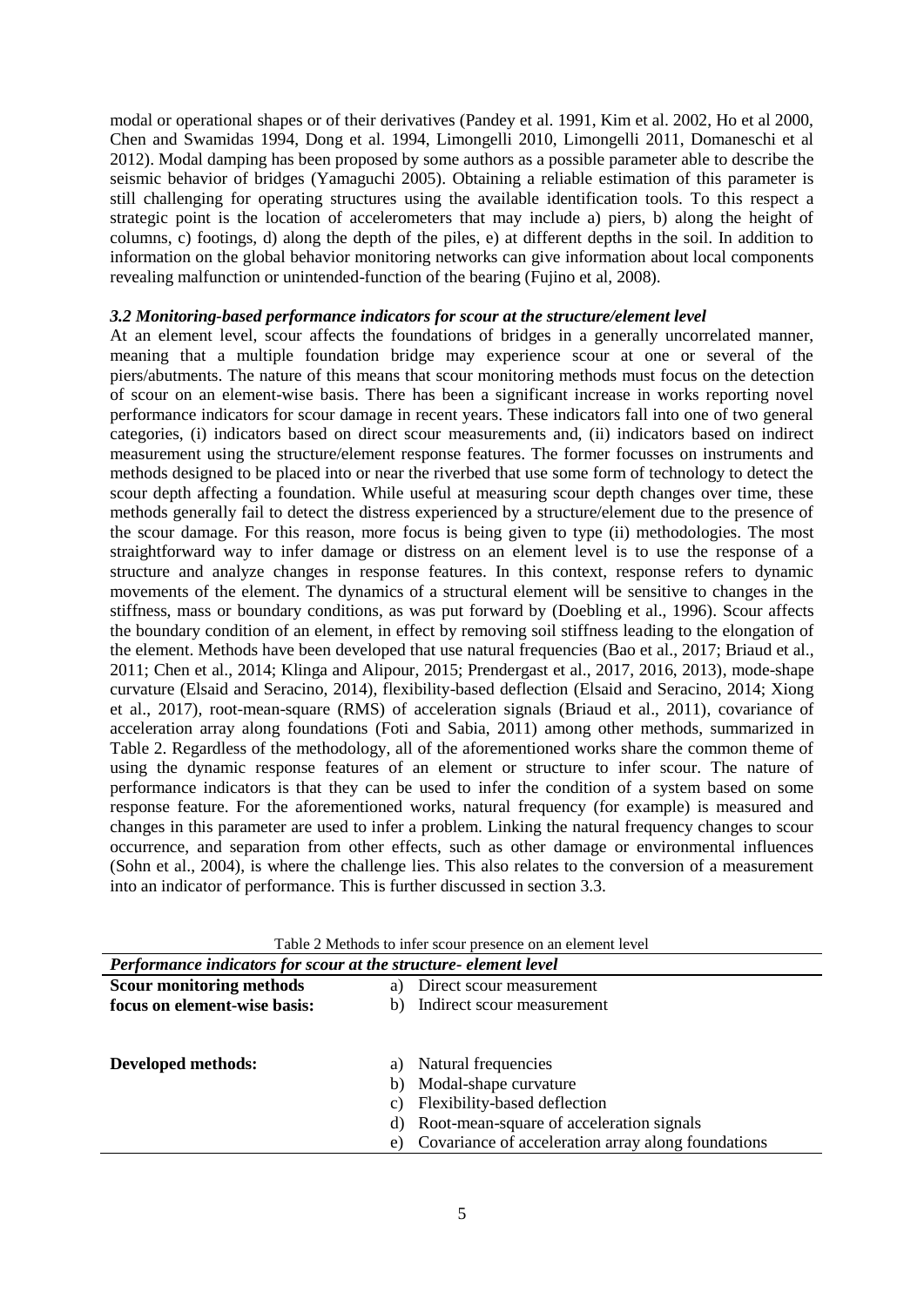### *3.3 Monitoring-based performance indicators for seismic and scour at the network level*

The consequences of natural hazards like earthquakes and flooding at the network level have to be accounted for considering the vulnerability of bridges due to limitations in the previous design approaches and to the exposure to environmental aging, that can worsen bridge capacity thus increasing bridge vulnerability. The approach to risk assessment at the network level is to minimize the consequences induced by the occurrence of possible future natural hazards. Several performance indicators have to be computed to design specific retrofit network plans aimed at reducing the overall network vulnerability: at the network level, the goal is to minimize the global consequences of a potential hazardous event or a set of probable scenarios. This requires a comparative analysis of different alternative plans of seismic risk mitigation at a network level (e.g. a set of seismic retrofit interventions implemented on a subset of bridges belonging to the network) aimed to identify the one leading to the most beneficial effects in terms of reduction of potential impacts. The performance goals for a roadway infrastructural network with respect to the occurrence of a hazardous event can be differentiated in relation to the target time dimension of interest: in the immediate aftermath of a strong seismic event, the network has to guarantee rescue and evacuation procedures in the affected areas, whereas during the medium-to-long term recovery period it has to guarantee a suitable flow capacity in relation to the traffic demand. Both criteria can be included in the "Availability" KPI, in accordance with RAMSHEEP classification.

Regarding the short-time dimension, the performance indicator at a network level is the accessibility, that can be quantified in a probabilistic way with a value ranging between 0 (not-accessible) and 1 (fully-accessible). Accessibility is a property of the site, but is strictly influenced by seismic fragility of the components of a network. The aim of the accessibility analysis is to evaluate if, in case of a hazard in a roadway network (represented as a system of nodes and links), the connection between different pairs of nodes is still ensured. Different types of modeling strategies can be performed when dealing with disaster accessibility. For example, Ertugay et al. (2015) present a practical example considering a system of health and shelter services in the Municipality of Thessaloniki, Greece. Accessibility can be assessed by modeling an area with zone-based; isochronal-based or raster-based techniques. Focus in such cases is on evaluating if each link can fail in case of a hazardous event due to the failure of one or more structural systems belonging to it (e.g. bridges) or interacting with it (e.g. jutting buildings in historical centers, see as example Argyroudis et al. 2015, Zanini et al. 2016). In such a way, assuming only bridges as vulnerable components within each network link, the vulnerability of the link (i.e. the probability of failure of a connection) can be directly linked with seismic fragilities of the bridges belonging to it (see Augusti et al. 1994; Augusti et al. 1998; Zanini et al. 2013).

Regarding the medium-to-long term consequences, damage to bridges at network level reflects in reductions of flow capacity for some links of the infrastructure. This implies a redistribution of the traffic flows that is a function of the origin-destination matrix, strictly related to the type of traffic assignment model identified. Such type of traffic redistribution can have serious impacts on the overall network functionality, causing not-negligible travel delays. Different performance indicators can be used for quantifying this type of consequence: among others, network resilience can represent the overall functionality reduction during the restoration process (Alipour and Shafei 2016). The network resilience is defined as the level of functionality of the network over time and can take values ranging between 0 (disrupted) and 1 (full functionality). However, for an economic quantification of consequences at the network level associated with the occurrence of a hazardous event, it is usually preferred to compute the total travel delay (Alipour and Shafei 2016) as the difference between the total travel time on the network in the pre-event conditions and the total travel time in the damaged configuration. The increased travel time in the damage scenario to bridges, with respect to the normal conditions, represents the total travel delay. A modified version of this parameter can be computed by considering the environmental impacts associated with the increase of travel time, as an equivalent (fictitious) increase of the travel time. Table 3 summarizes the short-term and medium to long-term dimensions.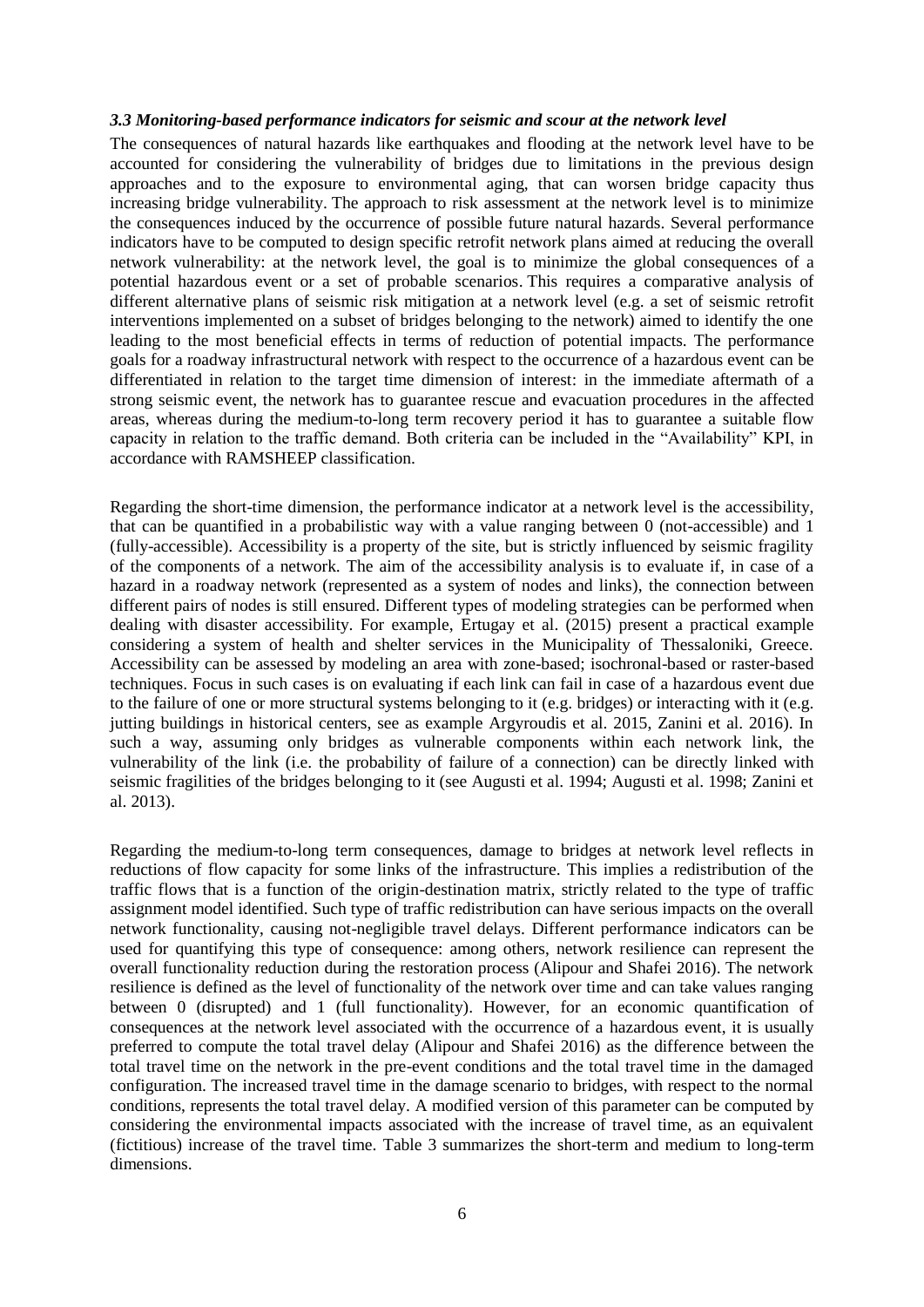| Table 3 Time effects on performance                                                                                                                                                                  |                                                                                              |  |  |
|------------------------------------------------------------------------------------------------------------------------------------------------------------------------------------------------------|----------------------------------------------------------------------------------------------|--|--|
| Performance indicators for seismic and scour at the structure- network level                                                                                                                         |                                                                                              |  |  |
| <b>Short-term dimension</b>                                                                                                                                                                          | <b>Medium-to-long term dimension</b>                                                         |  |  |
| Accessibility:<br>Modelling an area with zone-base<br>a)<br>techniques<br>Modelling an area with isochronal-<br>b)<br>based techniques<br>Modelling an area with a raster-<br>C)<br>based techniques | Reduction of flow capacity<br>a)<br>b) Overall network functionality - network<br>resilience |  |  |
|                                                                                                                                                                                                      |                                                                                              |  |  |

In order to reliably estimate the seismic fragilities of the bridges belonging to the network their nonlinear behavior under strong seismic events has to be modelled. To this aim the availability of responses recorded by a monitoring system during strong motions can be of paramount importance particularly for the case of scoured bridges under seismic actions. Some investigations are reported in literature but are limited to particular types of bridges (Wang et al. 2014) and are based on theoretical expressions for the modelling of the structural performance. The availability of the structural responses from a monitoring system installed on the structure can greatly increase the accuracy of results thanks to the added value of the information from measurements.

# **4. SEISMIC AND SCOUR CONDITION ASSESSMENT BASED ON PERFORMANCE INDICATORS**

To date, even if a number of bridges are monitored with permanent network of sensors, and several among them may be under the combined hazard of scour and seismic actions, a limited number of studies have been devoted to this topic. In reference Anzlin et al. (2018) an investigation on the effect of seismic actions on a scoured bridge base on the use of modal frequencies, displacements and accelerations at the top of the piers as vibration-based performance parameters is presented. The joint effect of the two actions, namely scour and seismic behavior, is discussed.

In general, in order to carry out a seismic and/or a scour assessment or to remotely monitor damage using vibration-based performance indicators, some transformation procedure is necessary to convert changes in dynamic parameters (in this case) into meaningful quantitative information. For example, if natural frequency of an element is being monitored over time, in order to link the changes in frequency to the condition of the structure, some reference scheme or system is required. There are two main approaches which can be undertaken, (i) a reference numerical (finite-element, FE) model of the given asset is developed and tuned to the real conditions or (ii) a data-driven model is developed and updated based on the real conditions. The former is the generally applied current state of practice. However, developing a reference FE model has numerous distinct disadvantages including (1) model updating may be required thus requiring information from multiple points on the actual system, (2) the real system may be too complex for ease of modeling, (3) a lot of information is required if damage assessments are being undertaken network-wide and, (4) there will be significant time and labor requirements as well as data storage problems for asset management systems. Data-driven approaches are becoming more prevalent. Using distributed sensors across the structure can be used to develop a modal model of the bridge, whereby the actual in-situ conditions at the time of sensor installation are used as the benchmark (datum) for normal operating behavior. Several data driven vibration-based algorithms of damage localization have been proposed in literature and can be used for the case of bridges under seismic excitation (Doebling et al. 1996, Limongelli 2010, 2011, 2014, Kim et al. 2002, Pandey et al. 1991, Ratcliffe 2000, Zhang et al 1998, among many others). Damage due to seismic actions, in case of structures designed according to capacity design principles, leads to the formation of plastic hinges at critical locations. In this case damage is rather distributed thus affecting the global modes of the structure. On the contrary in structures designed according to old technical codes, or not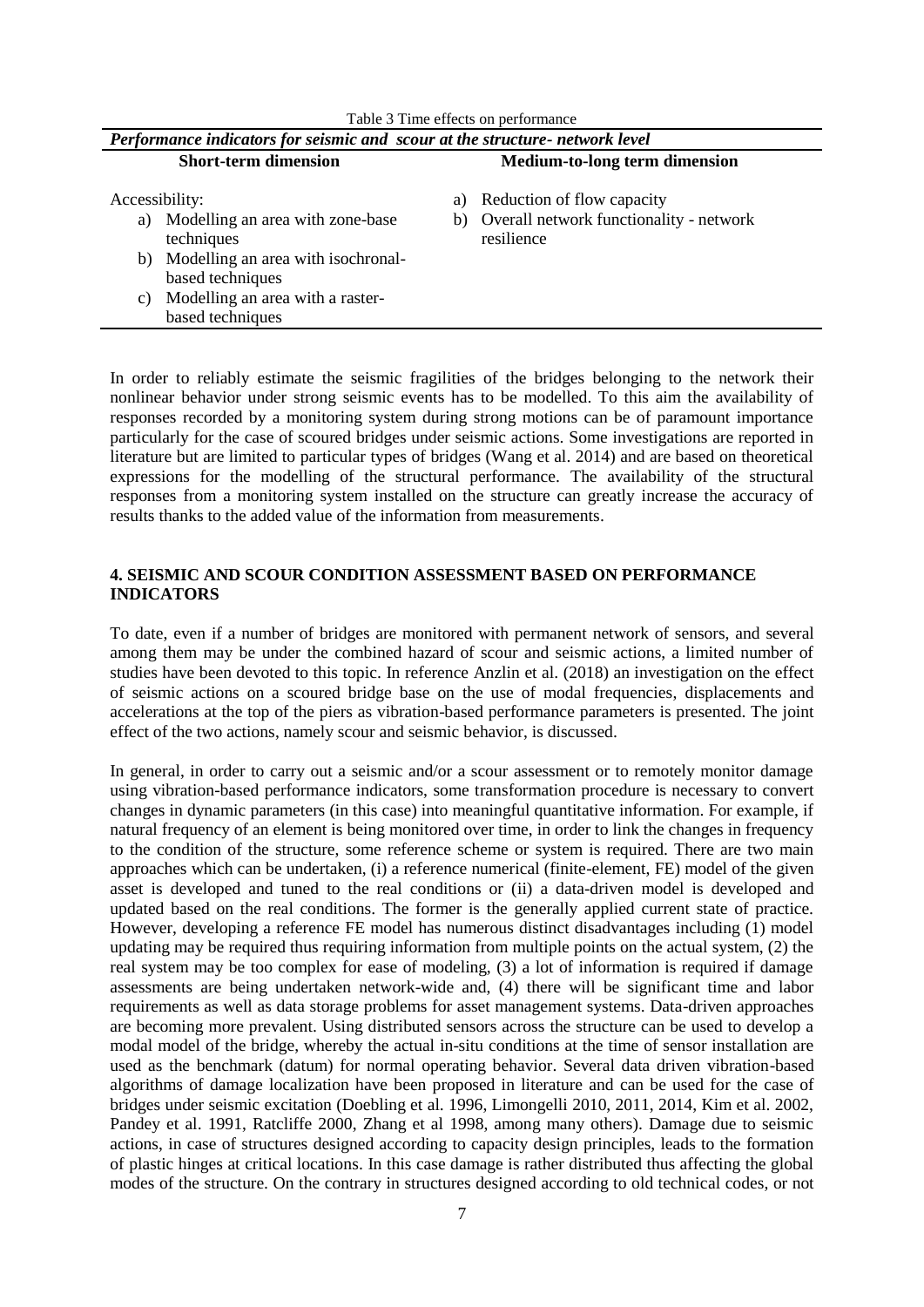designed at all for seismic actions, may occur local damage scenarios affecting local modes that involve the damaged elements. Similarly, damage due to scour will lead to changes in local modes of a bridge, i.e. the mode local to the element affected by scour will experience a change in its own frequency (Chen et al., 2014; Prendergast et al., 2017). This can be benchmarked against static modal data, such as a vertical deck frequency, which is not expected to change much under scour (Elsaid and Seracino, 2014). This may also assist in the separation of environmental influences from the data. Modal methods of this type, while useful to avoid the necessity for large numerical model development, still suffer from difficulty in quantitative damage detection. Essentially, linking the change in frequency to a scour depth may still require manual intervention or measurements. However, broadly speaking if local modes are experiencing a change in their dynamic properties, for example modal frequencies, this can be used to flag an issue in an asset management system and trigger a manual inspection. For the localization of damage, parameters related to deformed shapes (modal or operational) need to be considered. Several attempts are reported in literature to use modal frequencies for damage localization but successful results have been obtained only for very simple structures tested in laboratory (Fan et al. 2011). For the identification of damage severity and type, both for the case of scour and of damage due to seismic actions, the availability of a physical model is necessary.

If a reliable model of the structural performance is available together with a model of the future actions, the fourth step of damage identification according to Rytter classification (Rytter 1993) that is the prognosis, can be carried out. At the time being, for the case of damage related to natural hazards such as earthquakes or floods, this is still a challenging topic due to both the insufficient knowledge about the structural behavior under extreme events that hampers reliable structural modeling and also to the impossibility - particularly for the seismic actions - to forecast the actions on the structure.

The availability of a physical model is also necessary to perform the structural assessment under extreme hazard, either acting independently or jointly, based on vibration-based performance indicators. The assessment requires the verification of the performance parameters against pre-defined performance goals and these are usually not defined in terms of vibration-based performance parameters. For seismic action, for example, performance goals are defined in terms of ductility or reliability but not in terms of modal parameters that cannot be used for a direct assessment. They are instead very useful to calibrate a numerical model of the structure that can be used to perform a safety or a serviceability assessment.

## **5. DISCUSSION AND CONCLUSIONS**

In recent years failures of bridges have increased due to natural disasters on one hand and to the lack of adequate monitoring and preventive maintenance actions on the other. Combination of scour and earthquake action may have significantly higher impact damage on bridges with respect to the separate actions and can even lead to serviceability limit state failure or even partial or total collapse. Monitoring has been identified as a useful tool for confirmation of both the reliability and the availability of the structural elements and the whole system. As there is an interconnection between scour and earthquake actions on the dynamic characteristics of the bridge, vibration-based monitoring has been identified as a tool for performance assessment of bridges under these actions. Vibrationbased monitoring systems appear promising for the joint monitoring of seismic and scour effects but at the time being a very limited number of applications exist. This points out the urgent need of further investigations in this field enabling the computation of performance indicators that are able to describe the performance of a bridge with respect to the combination of the two actions in an adequate way.

# **6. ACKNOWLEDGEMENTS**

The authors wish to acknowledge COST Action TU1406 'Quality Inspection for Roadway Bridges – Standardization at a European Level' for enabling this collaboration.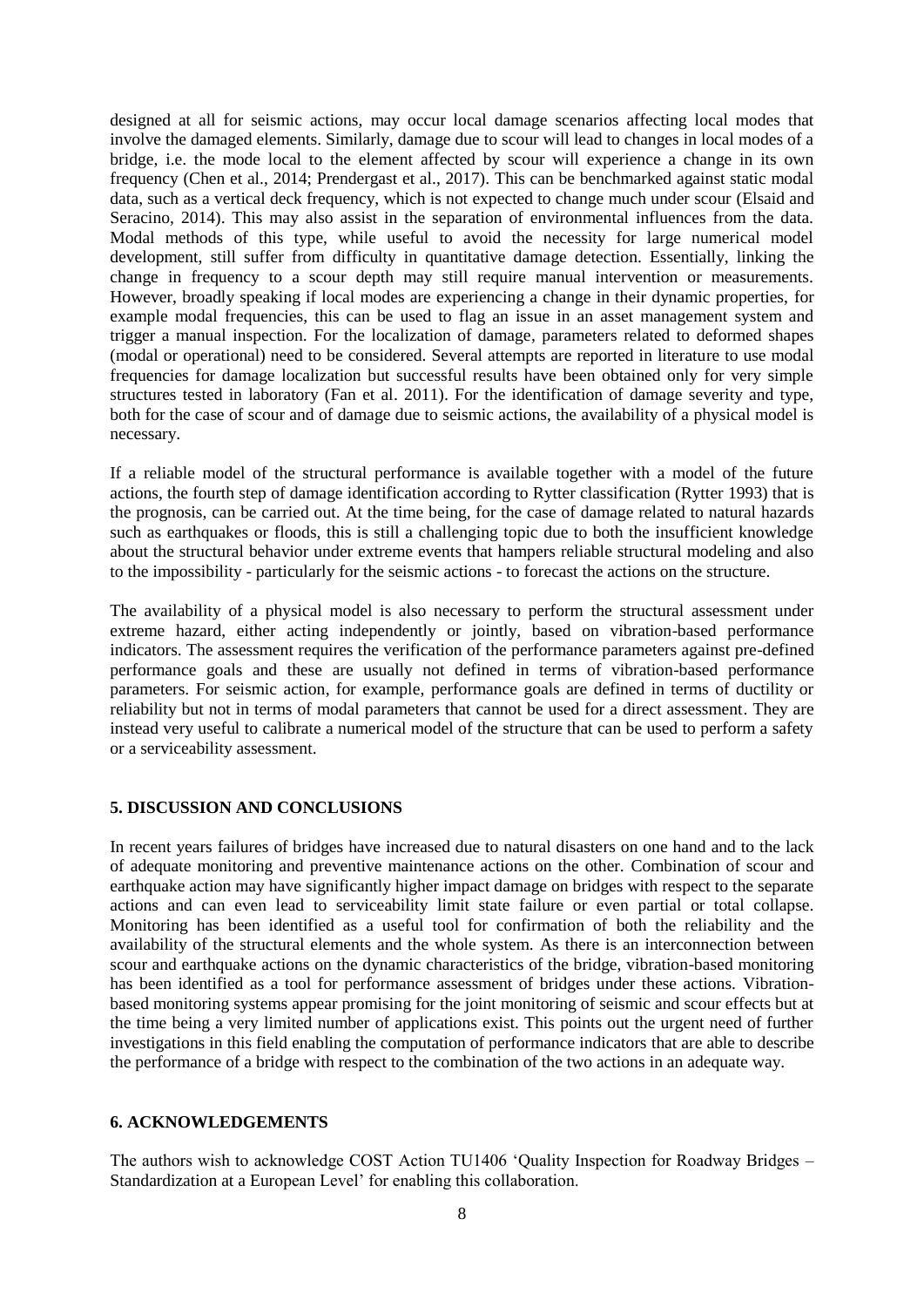### **7. REFERENCES**

Alipour A., Shafei B. (2016) Assessment of postearthquake losses in a network of aging bridges. *Journal of Infrastructural Systems*, 04015023-1.

Anzlin A., Prendergast L.J., Gavin, K., Limongelli M.P. (2018). The effect of local scour of a single pier on the vibration parameters of a multi-span bridge under seismic excitation. Accepted for *IABMAS 2018*. Melbourne July 2018.

Argyroudis, S., Selva, J., Gehl, P., & Pitilakis, K. (2015). Systemic seismic risk assessment of road networks considering interactions with the built environment. *Computer-Aided and Civil and Infrastructure Engineering*, 30, 524–540.

Augusti G, Borri A, Ciampoli M (1994) Optimal allocation of resources in reduction of the seismic risk of highway networks. *Engineering Structures*, 16(7): 485–497.

Augusti G, Ciampoli M, Frangopol D (1998) Optimal planning of retrofitting interventions on bridges in a highway network. *Engineering Structures*, 20(11): 933–939.

Bao, T., Andrew Swartz, R., Vitton, S., Sun, Y., Zhang, C., Liu, Z., 2017. Critical insights for advanced bridge scour detection using the natural frequency. *Journal of Sound and Vibation.* 386, 116–133. doi:10.1016/j.jsv.2016.06.039

Briaud, J.L., Hurlebaus, S., Chang, K., Yao, C., Sharma, H., Yu, O., Darby, C., Hunt, B.E., Price, G.R., 2011. Realtime monitoring of bridge scour using remote monitoring technology, *Security*. Austin, TX.

Celebi M. (2006). Real-Time Seismic Monitoring of the New Cape Girardeau Bridge and Preliminary Analyses of Recorded Data: An Overview. *Earthquake Spectra*. 22(3): 609-630.

Chen, C.-C., Wu, W.-H., Shih, F., Wang, S.-W., 2014. Scour evaluation for foundation of a cablestayed bridge based on ambient vibration measurements of superstructure. *NDT&E International*. 66, 16–27. doi:10.1016/j.ndteint.2014.04.005

Chen, Y., and Swamidas A S J (1994). Dynamic characteristics and modal parameters of a plate with a small growing surface crack. *Proceedings of the 12<sup>th</sup> International Modal Analysis Conference*, pp. 1155–1161

CIRIA C742 (2015) Manual on scour at bridges and other hydraulic structures, second edition. Published by CIRIA, London

Doebling, S., Farrar, C., Prime, M.B., Shevitz, D.W., 1996. Damage identification and health monitoring of structural and mechanical systems from changes in their vibration characteristics: a literature review. Los Alamos, New Mexico.

Domaneschi M, Limongelli MP, Martinelli L. 2012. Damage detection in a suspension bridge model using the Interpolation Damage Detection Method. In *Bridge maintenance, safety, management, resilience and sustainability*, – Biondini, Frangopol (eds), Taylor & Francis Group: London, 2012. ISBN 978-0-415-62124-3.

Dong C, Zhang P Q, Feng W Q, and Huang T C (1994). The sensitivity study of the modal parameters of a cracked beam. *Proceedings of the 12th International Modal Analysis Conferenc*e, pp. 98– 104,

Elsaid, A., Seracino, R., 2014. Rapid assessment of foundation scour using the dynamic features of bridge superstructure. *Construction & Building Materials*. 50, 42–49.

Ertugay, K., Argyroudis, S., Duzgun H.S. (2015) Accessibility modeling in earthquake case considering road closure probabilities: a case study of health and shelter service accessibility in Thessaloniki, Greece. *International Journal of Disaster Risk Reduction*, 17: 49-66.

Fan W., Qiao P., (2011). Vibration-based Damage Identification Methods: A Review and Comparative Study. *Structural Health Monitoring*, 10(1): 83–29.

Forde, M.C. et al., 1999. Radar measurement of bridge scour. *NDT&E International*, 32, pp.481–492.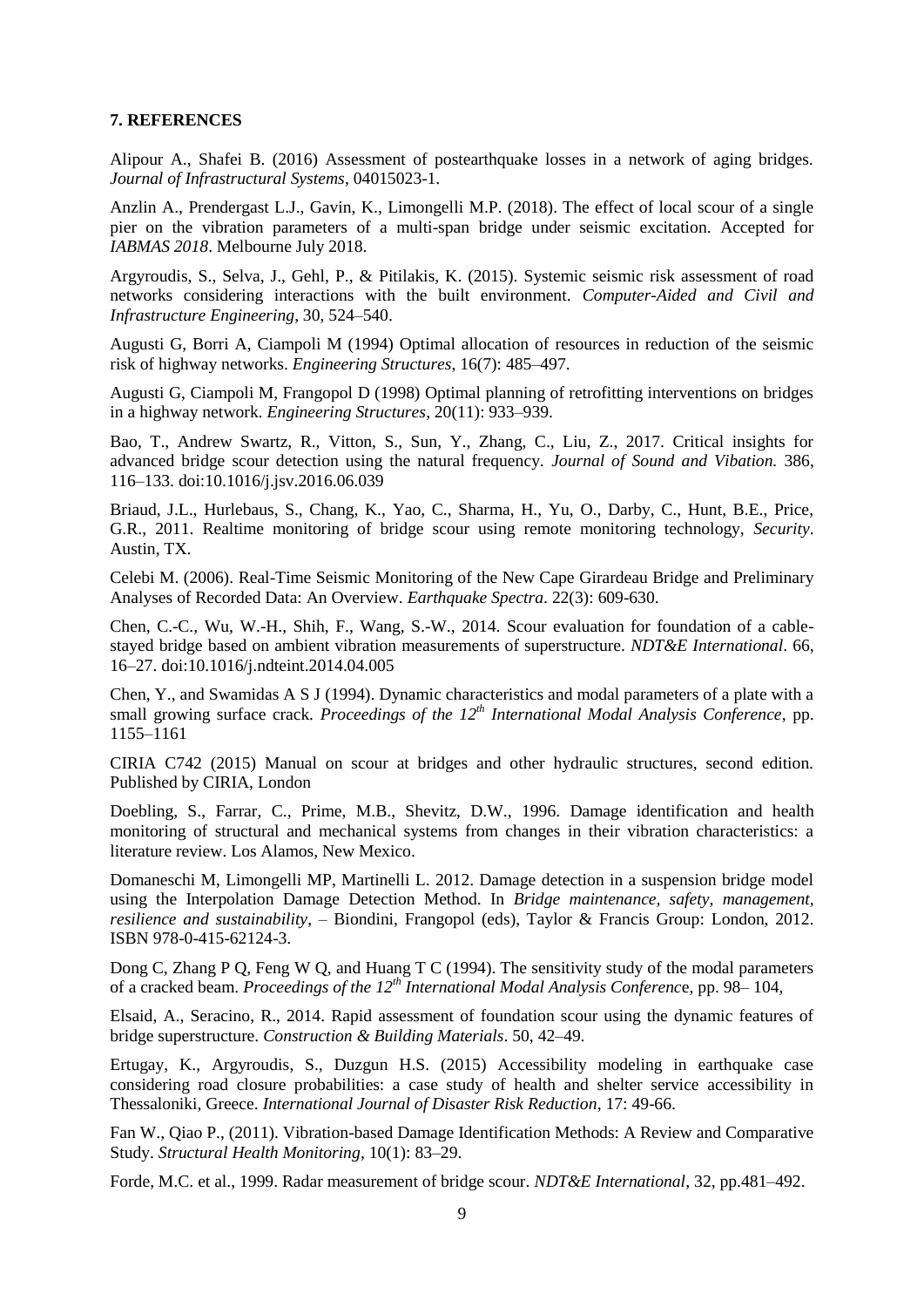Foti, S., Sabia, D., 2011. Influence of Foundation Scour on the Dynamic Response of an Existing Bridge. *Journal of Bridge Engineering* 16, 295–304. doi:10.1061/(ASCE)BE.1943-5592.0000146.

Friswell MI., 2007. Damage identification using inverse methods. *Philosophical Transactions of the Royal Society* A 2007; 365:393–410.

Fujino Y., Siringoringo D.M. (2008). Structural health monitoring of bridges in Japan: an overview of the current trend. *Fourth International Conference on FRP Composites in Civil Engineering*  (CICE2008) 22- 24July 2008, Zurich, Switzerland

Ho YK, Ewins DJ. 2000. On the structural damage identification with mode shapes. *Proc. of the European COST F3. Conference on Structural Identification and Structural Health Monitoring.*  Madrid, Spain 2000, 677–686

Kawashima K (2012). Damage of bridges due to the 2011 great east Japan earthquake. *Proceedings of the International Symposium on Engineering Lessons Learned from the 2011 Great East Japan Earthquake*, March 1-4, 2012, Tokyo, Japan.

Kim JT, Stubbs N. 2002. Improved damage identification method based on modal information. *Journal of Sound and Vibration*; 252(2): 223–238.

Klinga, J. V., Alipour, A., 2015. Assessment of structural integrity of bridges under extreme scour conditions. *Engineering Structures* 82, 55–71. doi:10.1016/j.engstruct.2014.07.021

Lagasse, P.F. et al., 1995. Stream stability at highway structures, Washington, DC.

Limongelli MP. 2010. Frequency response function interpolation for damage detection under changing environment. *Mechanical Systems and Signal Processing* 2010; DOI: 10.1016/j.ymssp.2010.03.004.

Limongelli MP. 2011. The interpolation damage detection method for frames under seismic excitation. *Journal of Sound and Vibration* 2011; 330:5474–5489.

Limongelli, M.P., (2014). Seismic health monitoring of an instrumented multistorey building using the Interpolation Method. *Earthquake Engng. Struct. Dyn*. doi: 10.1002/eqe.2411

Lynch, J.P., 2007, An overview of wireless structural health monitoring for civil structures. *Philosophical Transactions of the Royal Society A: Mathematical, Physical and Engineering Sciences*. 365(1851): p. 345- 372.

Mayes R L (1995). An experimental algorithm for detecting damage applied to the I-40 Bridge over the Rio Grande. *Proceedings of 13th International Modal Analysis Conference*. pp. 219–225,

Melville, B.W. & Coleman, S.E., 2000. Bridge scour, Highlands Ranch, CO: Water Resources Publications.

Nakamura M, Masri SF, Chassiakos AG, Caughey TK. 1998. A method for non-parametric damage detection through the use of neural networks. *Earthquake Engineering and Structural Dynamics* 1998; 27:997–1010.

Pandey A K, Biswas M, and Samman M M (1991).Damage detection from changes in curvature mode shapes. *Journal of Sound and Vibration*, 145(2): 321–332

Prendergast, L.J., Gavin, K., Hester, D., 2017. Isolating the location of scour-induced stiffness loss in bridges using local modal behaviour. *Journal of Civil Structural Health Monitoring* doi:10.1007/s13349-017-0238-3

Prendergast, L.J., Hester, D., Gavin, K., 2016. Determining the presence of scour around bridge foundations using vehicle-induced vibrations. *Journal of Bridge Engineering* 21.

Prendergast, L.J. & Gavin, K., 2014. A review of bridge scour monitoring techniques. *Journal of Rock Mechanics and Geotechnical Engineering*, 6(2), pp.138–149.